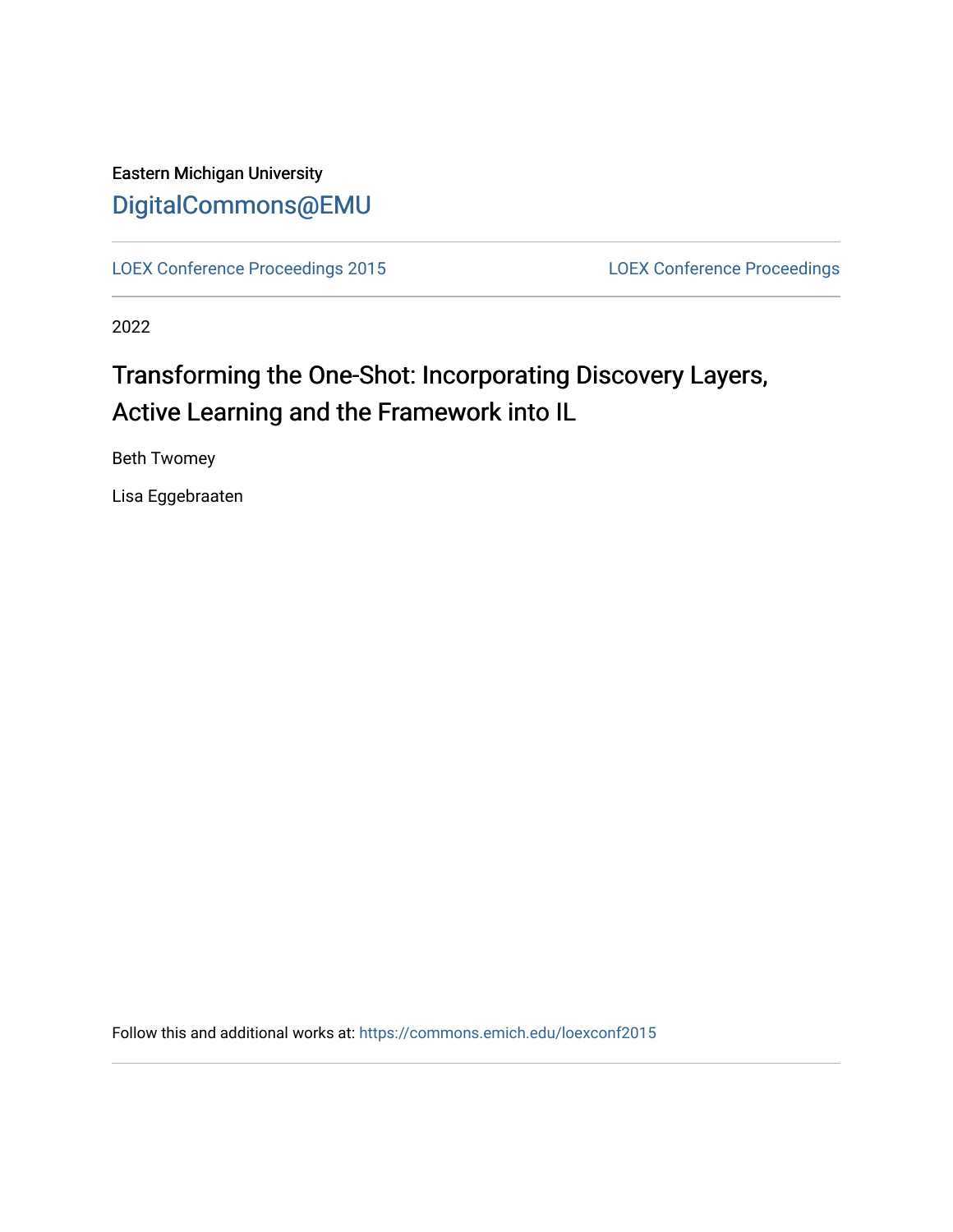# **TRANSFORMING THE ONE-SHOT: INCORPORATING DISCOVERY LAYERS, ACTIVE LEARNING AND THE FRAMEWORK INTO IL**

# **BETH TWOMEY AND LISA EGGEBRAATEN**

### **INTRODUCTION**

In the summer of 2013, North Dakota State University (NDSU) librarians had the opportunity to rethink their approach to one-shot instruction sessions. The adoption of a new discovery layer (ExLibris's Primo) and a complete overhaul of the curriculum in NDSU's First year Writing program provided the inspiration to break with the traditional bibliographic instruction employed previously. ACRL's soon to be implemented new *Framework for Information Literacy for Higher Education* offered a challenging new way to approach the unique issues that discovery layers can pose.

In particular, we have found that the nature of discovery layer results  $-a$  mix of books, articles, online and print resources, audiovisual materials and more – have stymied our students' abilities to determine the format of the resources they are finding. The *Framework for Information Literacy for Higher Education* includes the frame "Information Creation as a Process", which begins to address these issues. This frame was previously called "format as process" and for simplicity's sake, the term format will be retained in this article.

NDSU Librarians developed an instruction session utilizing active learning techniques in which the concept of format is introduced, explored, and ultimately assessed. This paper will discuss the multiple, active ways that we prompted students to grapple with the concept of format, and the formative assessment we used to measure student learning, including results.

#### **DISCOVERY LAYERS**

Discovery layers have quickly become a favored method for accessing library resources over the last seven years, with the rates of adoption greatly increasing about five years ago (Breeding, 2012). Accordingly, the literature is still dominated by articles that focus on choosing a product and the process of implementation. Articles exploring the impact of discovery layers on information literacy instruction are only now starting to be published. The discovery layer's promise of a search engine-like experience, allowing the access of library materials across traditional silos, is certainly appealing, especially in light of studies showing that undergraduate students prefer beginning their research on the open web (Head & Eisenberg, 2009). However, the familiarity of the initial interface – a single search box – disappears when the user encounters the results. Studies conducted so far indicate that users often have difficulties understanding the results. These difficulties range from not understanding what the search box actually searches, to problems with interpreting results (Gross & Sheridan, 2011; Lundrigan, Manuel, & Yan, 2015; Meadow & Meadow, 2012).

When North Dakota State University Libraries implemented Primo in the summer of 2013, librarians learned quite quickly through interactions at the reference desk that students were struggling with results. In particular, like many discovery layers, Primo includes icons representing the type of resource next to the record. Students would rely on the icon rather than the record information and so, for instance, were not able to determine the difference between journal, magazine, and news articles, conference proceedings and, reviews – all of which are accompanied by an article icon in Primo. Relying on the icons for state and federal government documents is also problematic since the icon does not indicate whether that government document is a book, a pamphlet, video, or is research or consumer oriented and so forth.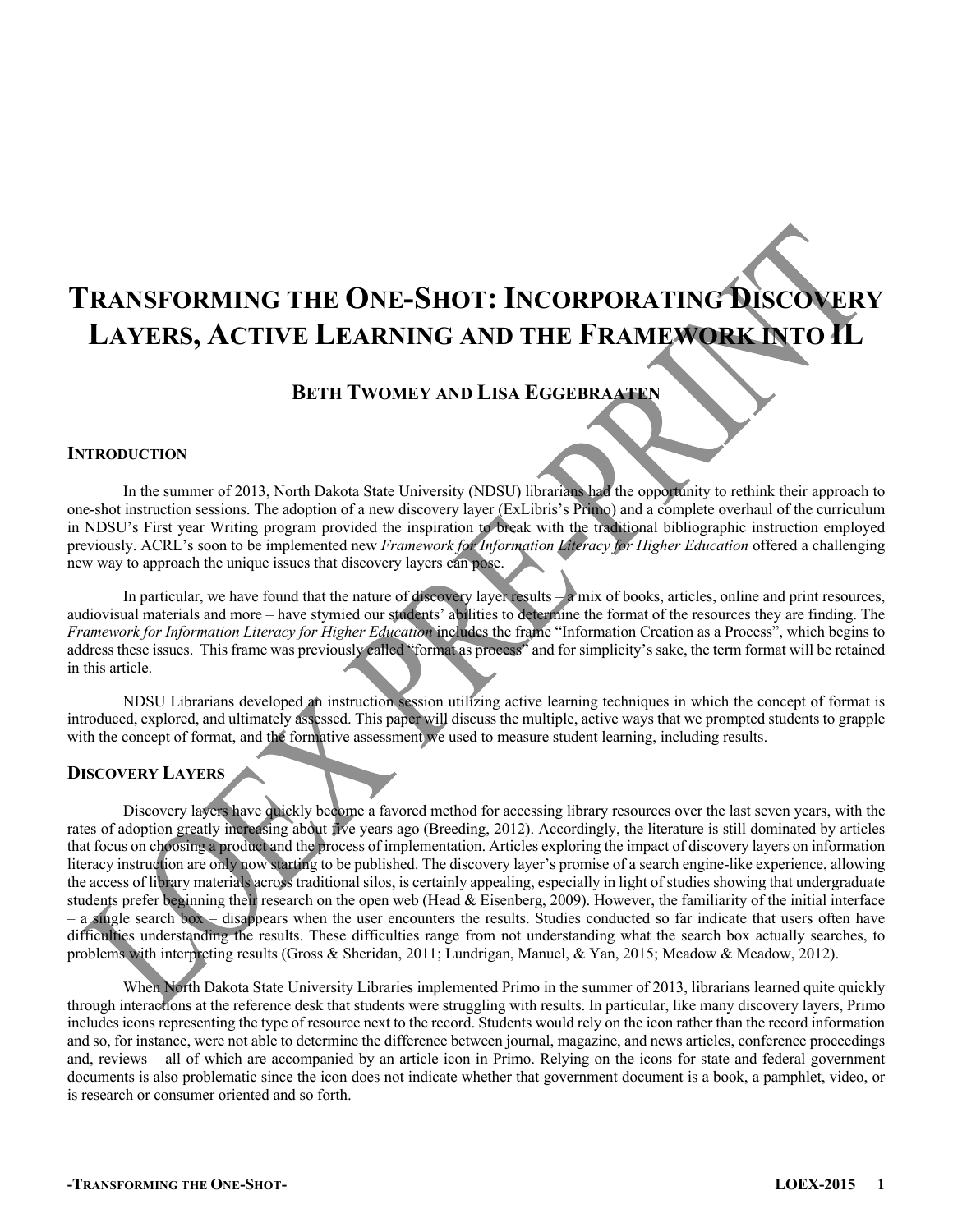#### **CURRICULUM CHANGES**

Like many universities, NDSU has a First-Year Writing Program, and in the past, the Libraries provided one-shot bibliographic instruction for those classes. In 2013, the First-Year Writing Program acquired a new coordinator with whom the Humanities librarian was able to establish a strong working relationship. This allowed the Libraries to collaborate with the coordinator as she developed a new curriculum for the program as well as identify an assignment where the Libraries could introduce Primo. The First-Year Writing Program was the perfect place to begin teaching our students how to use Primo effectively and interpret the results, while allowing the Libraries to introduce and teach threshold concepts related to information literacy.

#### **USING THE FRAMEWORK**

One issue we have seen repeatedly with incoming freshmen is that they are, understandably, unfamiliar with the types of resources they need to use at the university level. In particular, they struggle to relate the "real" physical item to the digital one. Taking another step and relating the item to a record in a discovery layer or on Google Scholar often completely confounds them. The concept that there are different format types at all, that they represent work that may or may not be appropriate for universitylevel work, and that format is one prime indicator of this appropriateness is a genuinely new concept to them.

When we initially began working on this lesson plan, the new *Framework for Information Literacy for Higher Education* was in its first draft. Because of that, we relied on Hoffer, Townsend and Brunetti's research that was published in 2012. In that paper, one threshold concept they identified was "format as process" – a clear response to the meta-theme of Google and its profound impact on student perception of the information landscape and the theme of format – most simply that the process of creation is what determines the format, rather than the mode of access. This is a simpler formulation than the current Framework's "Information Creation as a Process," and we found it easier to work with since we were dealing with a freshman level general education course in the one-shot setting.

We settled on a couple of learning outcomes that were appropriate for our novice researchers and which directly engage with the threshold concept. That is, we asked our novices to engage with the idea that format is a reflection or result of the process of creation, which has implications for how it should be used:

- Students will be able to identify a resource's format from the information in the record
- Students will be able to articulate the appropriateness of a resource for use in their research

#### **THE LESSON**

The lesson was developed for a commentary paper assignment where students are asked to write in the style of a publication of their choice. There is necessarily some standard bibliographic instruction associated with that but in this paper we will focus on the aspects of the instruction session which introduce the discovery layer and explore the issues of format that it raises.

We begin by asking students if they have ever shopped on Amazon, which typically, all have. We ask about the number of results they would get if they searched for something like a black jacket and how they manage the results. If there is time, we do a search on Amazon for a black jacket and point out the options for narrowing the search along the left side. We ask students what happens to their results when they click on them. Students will generally participate in these discussions because they are comfortable and competent using Amazon and they know the answers to our questions. This makes it easier to introduce Primo because we can tell students that when they are using the Libraries' search bar, they are just shopping for information in the same way they would use Amazon.

Obviously, however, the results of a search in the discovery layer are more difficult to parse than Amazon. Since these are students new to university research, we bring in a lot of print materials of all different types. We hand them out and ask groups of two or so to examine the item and be prepared to tell the class what type of resource they think it is and why, as well as whether the resource could be considered scholarly. Note that we do not give the students criteria for their evaluation process – we just throw them right in. As we call on students to tell us what they think their resource is, we have multiple, rich opportunities for conversations about peer-review, popular vs. scholarly sources, the publishing cycle, the purposes behind the choice of format for various types of content and much more. In this way, we help our students to begin to engage in the threshold concept of format as process (or "Information Creation as a Process") at a level appropriate to novices.

Print resources provide a multitude of clues that students find easier to interpret than the citations and bibliographic information that they would retrieve via a discovery layer. To address that issue, we turn to a second active exercise. This time, we hand out printouts of records from Primo and ask students to once again tell us what type of resource it represents and why. We encourage them to consult with others if they have a particularly tricky record. Once again, we call on students to share their thoughts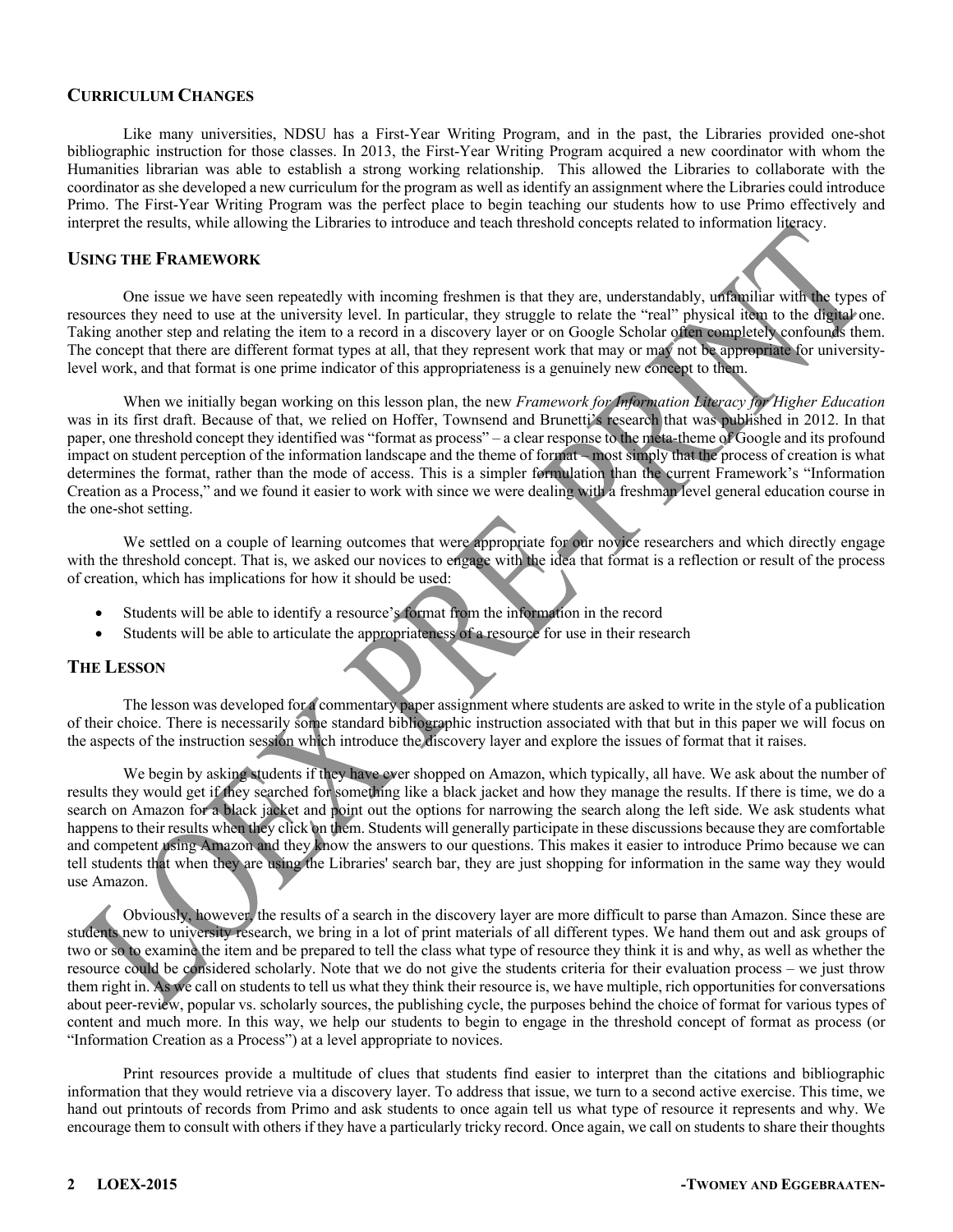and for this, we display a PowerPoint slide of the record the students are talking about so that everyone in the class can see. This allows us to point out features of the record and explain how to interpret them to the entire class.

This particular exercise furthers the concept of format while hopefully making the use of Primo more approachable for our students. When possible, we reinforce the connection between the physical item and the record by re-introducing appropriate print materials that we used previously in the class. The goal is that doing so assists students in making distinctions between formats in the digital environment by stressing that the resources they encounter are created for different reasons and to fill different needs.

#### **THE ASSESSMENT**

We knew that the thought and care that we put into this lesson did not mean anything if it did not help students reach our desired outcomes. We believed that a quick formative assessment would be the most effective way for us to understand what our students were thinking, and to provide the type of feedback needed to constantly revise and improve our praxis.

What we settled upon was simple. Students are presented with a record as in the previous exercise. This time, however, the record comes from Google Scholar and, a citation in MLA format is included. Three simple questions are asked which are directly tied to our learning objectives for the lesson:

- Identify the type of resource
- Identify the title of the journal or book
- Answer the following question: With what you have learned today about identifying sources and determining relevance, would this be an appropriate resource for a commentary paper on topic X? Why?

This very quick assessment – one that asked students to actually do what they have to do when they are doing research – has taught us a tremendous amount about where our students are at with regards to this threshold concept.

#### **RESULTS**

As we note in the previous section, the first two questions of the formative assessment asked students to analyze the given citation and determine the type of resource they were viewing. The responses were coded for use in this paper. The third question was open-ended and provoked a wide variety of responses. We have yet to determine the best approach to interpret these results so they are not included in this paper.

Students responded to the prompts in a variety of ways. The first question, "Identify the type of resource," was reviewed with responses falling into five general categories: article (40%), periodical (36%), book (11%), other (8%), and combination (5%).

### **Table 1: Responses to "Type of resource"**

Each category represents a cluster of related formats. For example, "article" includes responses like journal article, online article, newspaper article, and so forth. Under the category "periodical," responses varied from periodical to magazine to communication journal. "other" is a catch all for responses that only have one response (e.g., blog, audio, textbook) and for responses that are not formats (for example: online library, website, database). The most easily categorized responses were for "book," because those were the most uniform (most students responded "book" without additional text). Any answer that included two or more of the previously mentioned responses are included under "combination," including book/article, journal/magazine, online library or journal article. The second question, "Identify the title of the journal or book," had less variation in the types of responses and these were placed into three cateogories: article title (57%), journal title (40%), and other (3%). We coded all of the students' reponses into the various categories.

#### **Table 2: Responses to "Title of the Journal or Book"**

Since a discussion about the different types of articles was a key component of our instructions session, we pulled out the student responses from question one that identified "article" as the resource type for further evaluation. Table 3 shows 79% of student responses correctly identifying the resource as an article, but closer examination reveals that 19% of responses misidentified the resource as an online article, magazine article, newspaper article, or other, instead of one of the responses we expected to get (journal article, peer-reviewed article, or simply article).

#### **Table 3: Breakdown of Article Types in Responses to "Type of Resource"**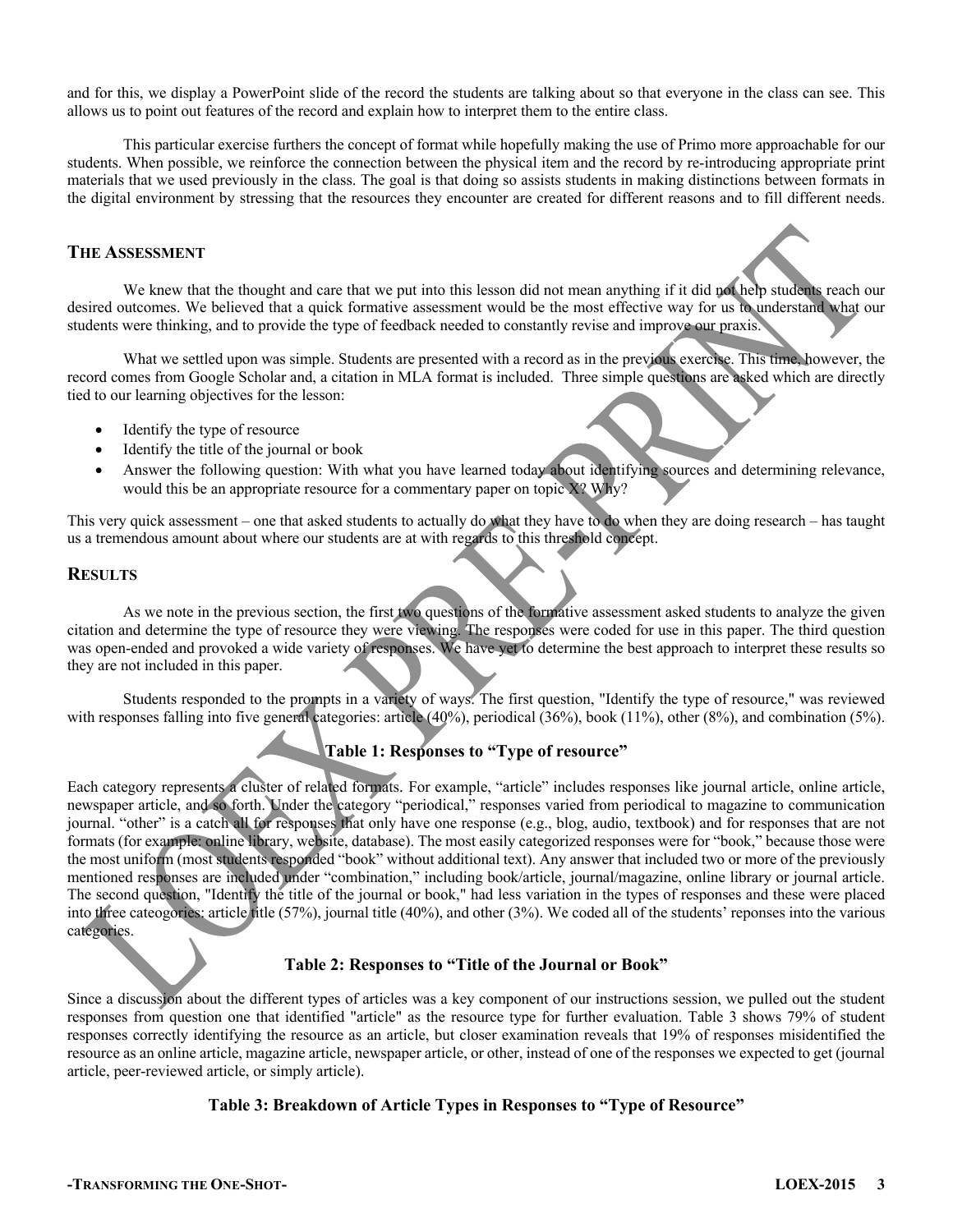#### **CONCLUSIONS**

We believe that discovery layers, while easy to navigate, are difficult to interpret in ways students do not encounter while using a search engine or a traditional library catalog. The ability to understand citations and identify formats are key skills students need to develop in order to use these tools effectively. Using the *Framework* as inspiration for changing our pedagogical approach in response to the implementation of Primo proved to us that it is possible to address threshold concepts in the one-shot environment in an incremental way. Yet, as the results of our assessment show, format is a more slippery concept to teach than we believed it would be. While we have been aware of students' difficulty with deciphering citations, the results of our assessment showed us the true extent of the issue and the myriad ways that they interpret the citations they encounter. Until students get a firm grasp on interpreting citations and begin to comprehend the concept of format, they are bound to struggle with research in the highereducational setting.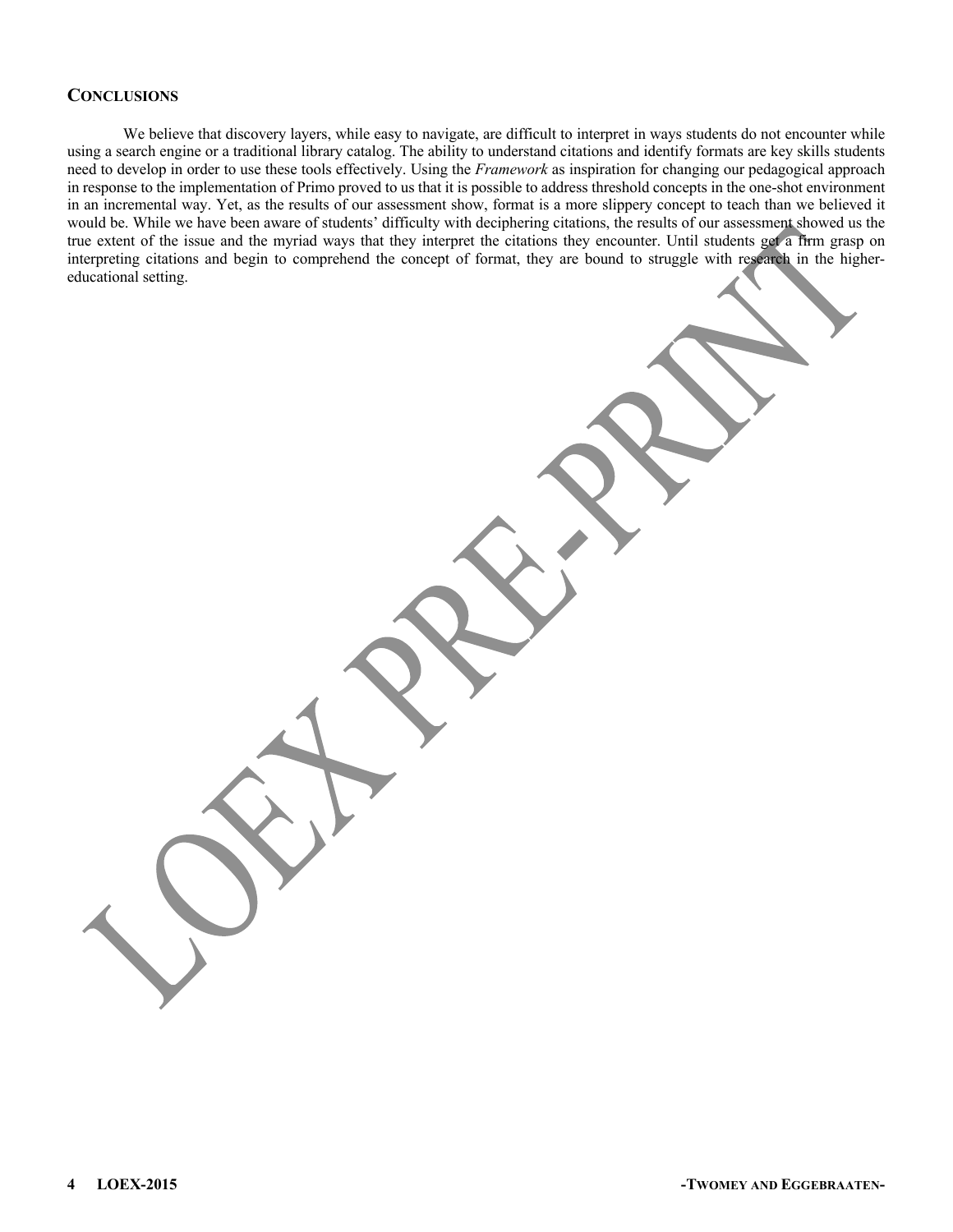#### **REFERENCES**

- Breeding, M. (2012). Automation marketplace 2012: The complete survey data. *The Digital Shift*. Retrieved from http://www.thedigitalshift.com/2012/03/ils/automation-marketplace-2012-the-complete-survey-data/
- Gross, J., & Sheridan, L. (2011). Web scale discovery: The user experience. *New Library World*, *112*(5/6), 236-247. doi:10.1108/03074801111136275
- Head, A.J., & Eisenberg, M. (2009). *Lessons learned: How college students seek information in the digital age* (p. 42). The Information School, University of Washington. Retrieved from http://projectinfolit.org/images/pdfs/pil\_fall2009\_finalv\_yr1\_12\_2009v2.pdf.
- Hoffer, A., Townsend, L., & Brunetti, K. (2012). Troublesome concepts and information literacy: Investigating Threshold concepts for IL instruction. *portal: Libraries and the academy, 12*(4), 387-405.
- Lundrigan, C., Manuel, K., & Yan, M. (2015). "Pretty rad": Explorations in user satisfaction with a discovery layer at Ryerson University. *College & Research Libraries*, *76*(1), 43-62. doi: 10.5860/crl.76.1.43
- Meadow, K., & Meadow, J. (2012). Search query quality and web-scale discovery: A qualitative and quantitative analysis. *College and Undergraduate Libraries, 19*(2-4), 163-175. doi:10.1080/10691316.2012.693434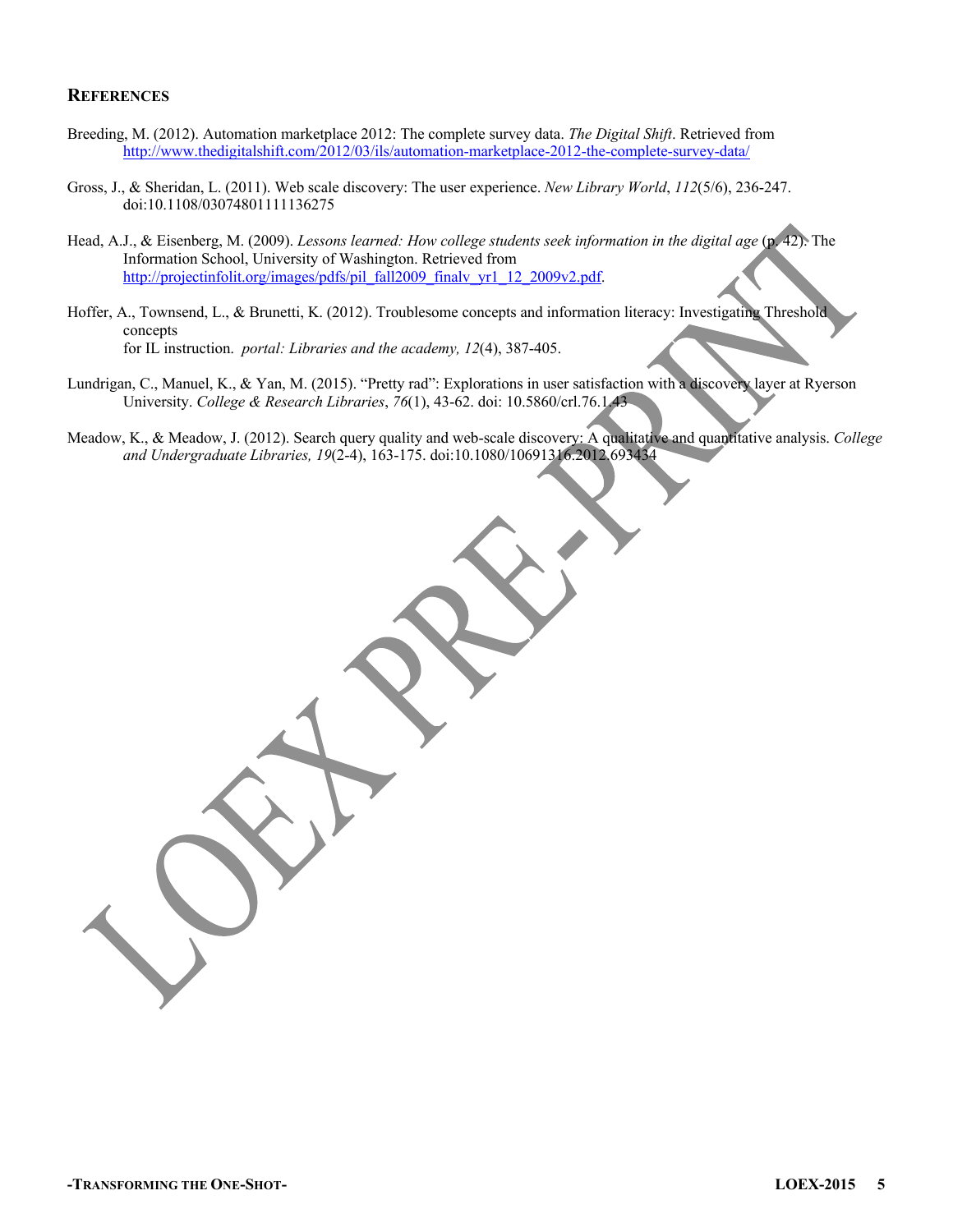# **Images for Tables and Figures (Editor will put in body of the text later)**

## Table 1